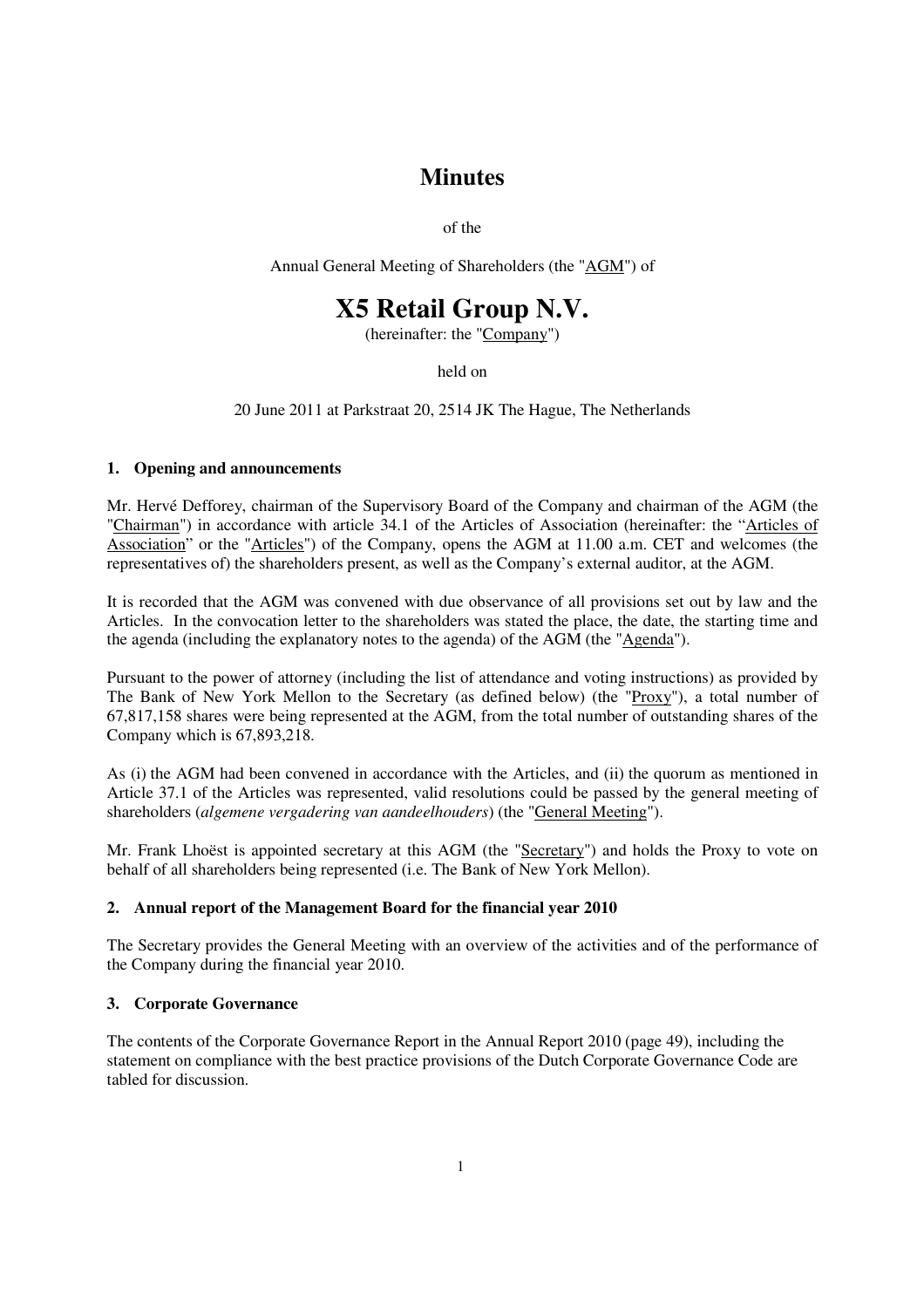No material changes in X5's corporate governance structure have occurred in 2010, and no material changes are proposed for 2011.

### **4. Explanation of the policy on additions to reserves and payment of dividends**

Article 28 of the Articles of Association states that the General Meeting, on proposal of the Supervisory Board, determines which part of the result for a financial year will be reserved and the allocation of the remainder of the result.

In line with the Company's dividend policy the Supervisory Board suggests to the General Meeting not to pay-out any dividend but to use all available funds for the anticipated growth, and strategic acquisitions, of the Company.

# **5. Adoption of the Annual Accounts for the financial year 2010**

Article 27.2 of the Articles of Association states that the General Meeting shall adopt the Annual Accounts. The Annual Accounts for the financial year 2010 (the "Annual Accounts"), as included in the entire Annual Report 2010 (the "Annual Report"), were presented to the General Meeting by the Supervisory Board, in accordance with clause 26.3 of the Articles of the Company. It is proposed to the General Meeting to adopt the Annual Accounts.

Mr. Peter Dams, attending the AGM on behalf of the external auditor PricewaterhouseCoopers Accountants N.V., is available to answer questions in relation to the auditor's report on the fairness of the Annual Accounts.

The Secretary states that 67,804,771 votes are in favour of this proposal and 12,387 votes abstained. The Chairman confirms that the General Meeting does not require additional information and approves the Annual Accounts.

#### **6. Determination of the allocation of the results for the financial year 2010**

It is proposed by the Supervisory Board to transfer the Company's results for the financial year 2010 to the other reserves of the Company (Annual Report, page 171)

The Secretary states that 67,527,232 votes are in favour of this proposal, 150,050 votes are against and 139,876 votes abstained, whereupon the Chairman confirms that this proposal is approved by the General Meeting.

# **7. Discharge from liability of the (former) members of the Management Board**

It is proposed to the General Meeting to grant discharge to the members of the Management Board, as well as to Messrs. Lev Khasis (CEO until 10 March 2011) and Evgeny Kornilov (CFO until 29 September 2010) from all liability *(décharge verlenen)* in relation to the exercise of their duties in the financial year 2010, to the extent that such exercise is apparent from the annual accounts or has otherwise been disclosed to the General Meeting prior to the adoption of the Annual Accounts.

The Secretary states that 67,803,982 votes are in favour of this proposal and 13,176 votes abstained. The Chairman confirms that the General Meeting resolves to grant discharge to the members of the Management Board, as well as Messrs. Lev Khasis and Evgeny Kornilov, from liability.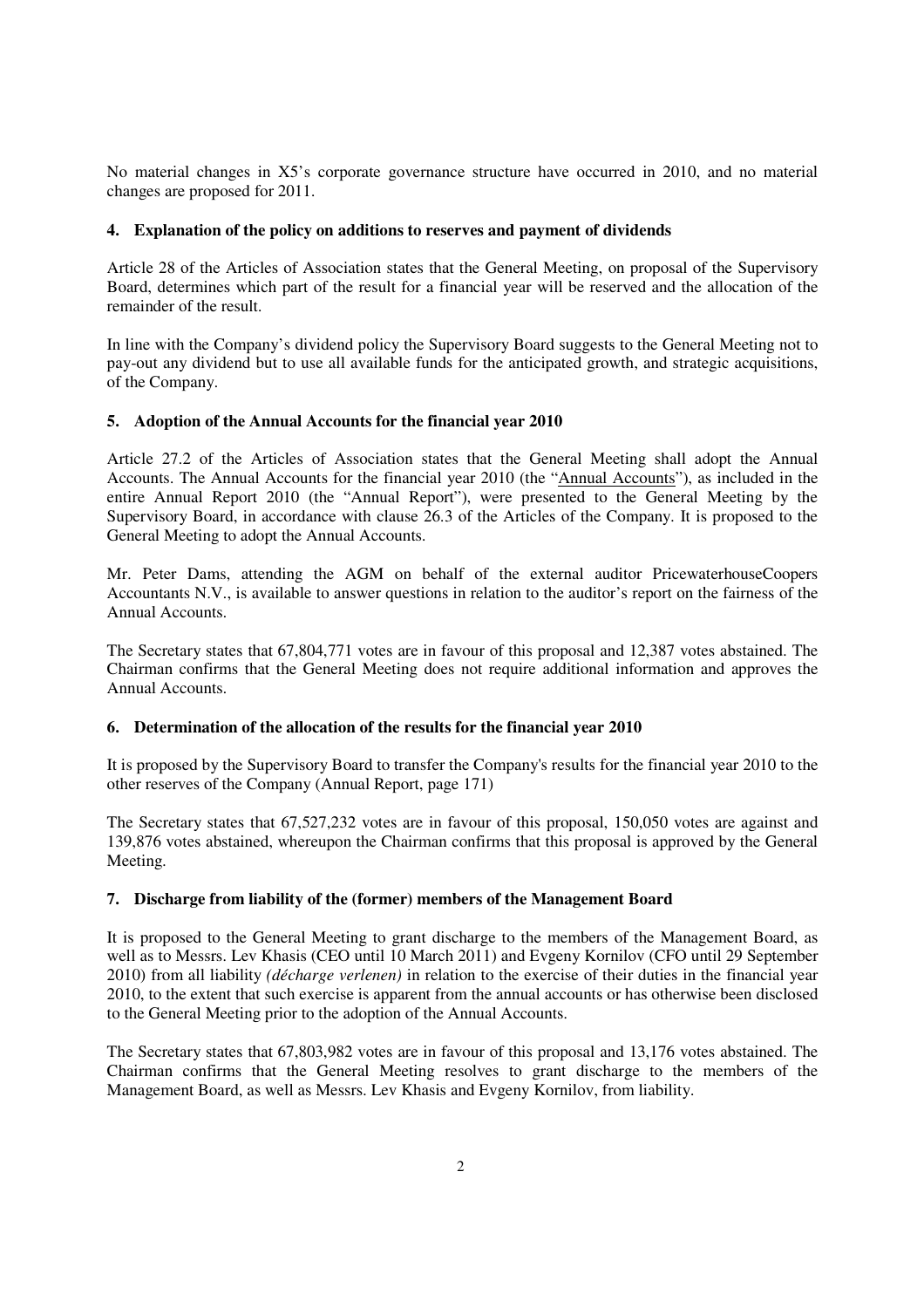#### **8. Discharge from liability of the members of the Supervisory Board**

It is proposed to the General Meeting to grant discharge to the members of the Supervisory Board from all liability *(décharge verlenen)* in relation to the exercise of their duties in the financial year 2010, to the extent that such exercise is apparent from the annual accounts or has otherwise been disclosed to the General Meeting prior to the adoption of the annual accounts.

The Secretary states that 67,803,982 votes are in favour of this proposal and 13,176 votes abstained. The Chairman confirms that the General Meeting resolves to grant discharge to the members of the Supervisory Board from liability.

#### **9. Appointment of Mr. Andrei Gusev as member of the Management Board and CEO**

The Supervisory Board proposes to appoint Mr. Andrei Gusev as member of the Management Board (Director "A") and CEO for a four-year term ending on the day of the annual general meeting of shareholders to be held in 2015.

Andrei Gusev (9 July 1972), a Russian national, joined X5 in 2006 as M&A and Business Development Director. Prior to joining X5 Mr. Gusev worked in Alfa Group as, consecutively since 2001, Director for Investment Planning and Director for Group Portfolio Management and Control. Mr. Gusev was leading the merger process that led to the creation of X5 Retail Group. Prior to joining Alfa Group, Mr. Gusev worked many years in the strategic consulting at Bain & Company and at Deloitte & Touche. Mr. Gusev graduated with honors from the Moscow State University, and holds an MBA degree from the Wharton School of Business at the University of Pennsylvania.

The Secretary states that 67,038,971 votes are in favour of this proposal, 37,005 votes are against and 741,182 votes abstained.

The General Meeting appoints Mr. Andrei Gusev as member of the Management Board (Director "A") and CEO of the Company with effect per the date of this meeting for a period of four years ending on the day of the Annual General Meeting in 2015, in accordance with article 12.4 of the Articles of Association.

# **10. Re-appointment of Mr. Frank Lhoëst as member of the Management Board and Company Secretary**

The Supervisory Board proposes to re-appoint Mr. Frank Lhoëst as member of the Management Board (Director "B") and Company Secretary for another four-year period ending on the day of the annual general meeting of shareholders to be held in 2015.

Frank Lhoëst (9 March 1962), a Dutch citizen, was appointed as Company Secretary and member of the Management Board of X5 on 5 November 2007. Previously, Mr. Lhoëst has held several positions at Intertrust Group, from account manager in the Netherlands Antilles to founder and director of the Intertrust office in Vienna, Austria. In 2002, Mr. Lhoëst established the Intellectual Property Group of Intertrust in the Netherlands. Mr. Lhoëst graduated from the Leiden University with a degree in Law.

The Secretary states that 67,038,971 votes are in favour of this proposal, 37,005 votes are against and 741,182 votes abstained.

The General Meeting re-appoints Mr. Frank Lhoëst as member of the Management Board (Director "B") and Company Secretary of the Company with effect per the date of this meeting for a period of four years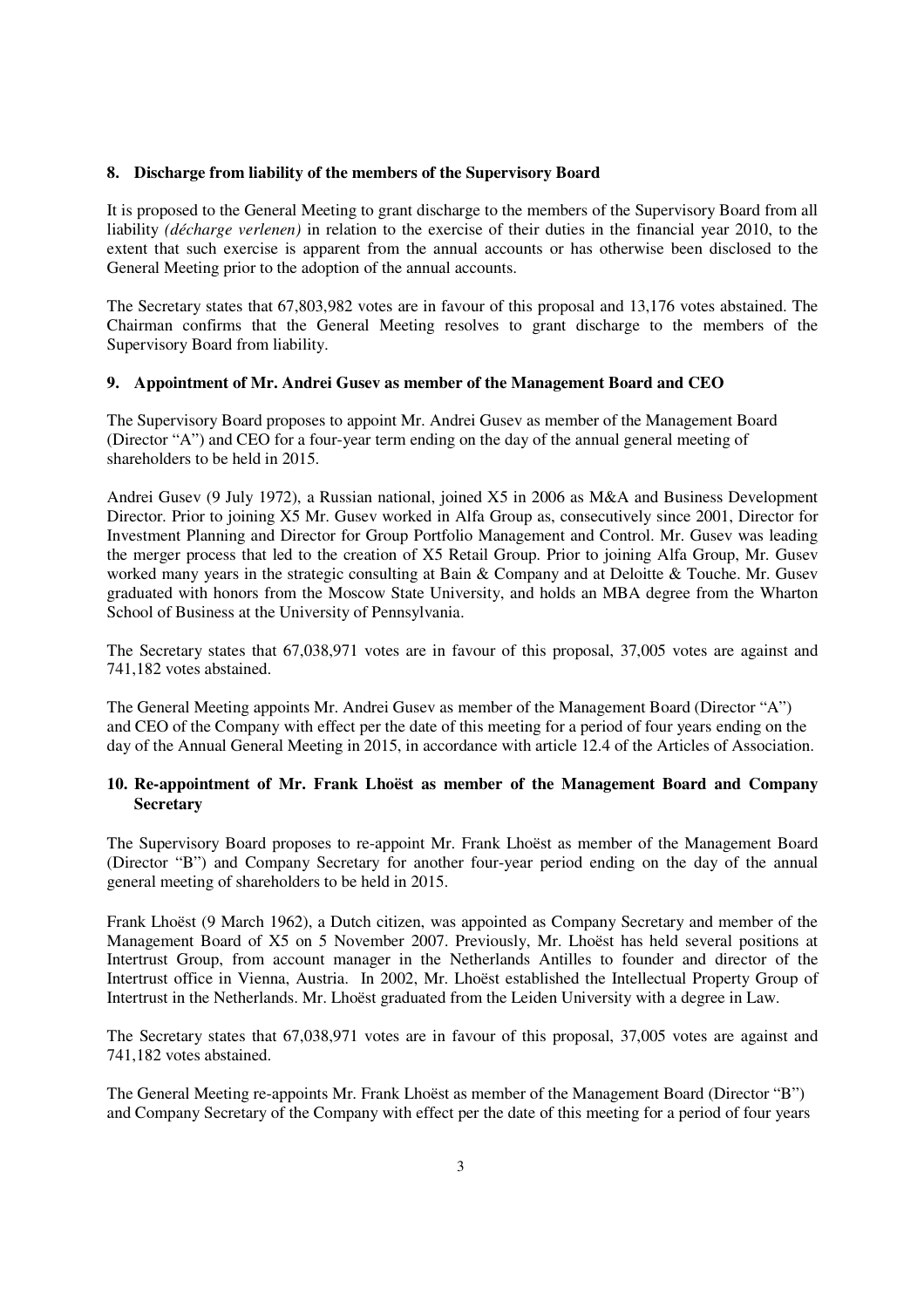ending on the day of the Annual General Meeting in 2015, in accordance with article 12.4 of the Articles of Association.

# **11. Adjustment of the Company's Remuneration Policy for members of the Management Board and Executive Board**

The Supervisory Board proposes to adjust the Company's Remuneration Policy, in particular the reward mechanism for the annual cash incentive. It is proposed that the quantitative corporate indicators, including net sales and EBITDA, are no longer to be achieved cumulatively, but separately with equal weight depending on the number of quantitative targets set.

The Secretary states that 60,654,839 votes are in favour of this proposal, 6,226,013 votes are against and 936,306 votes abstained, whereupon the Chairman concludes that the General Meeting approves the adjusted Remuneration Policy. The full text of the Remuneration Policy will be made available on the website of the Company.

#### **12. Remuneration of the Supervisory Board**

It is proposed to the General Meeting that under the Company's Restricted Stock Unit Plan, certain members of the Supervisory Board shall be granted conditional RSUs with award date 19 May 2012, as follows:

| <b>Member</b>      | <b>Number of RSUs</b> |                 |           | Award Date Vesting Date End of lock-in period |
|--------------------|-----------------------|-----------------|-----------|-----------------------------------------------|
| Hervé Defforey     | 9.923                 | 19-5-2012       | 19-5-2014 | $19 - 5 - 2016$                               |
| Stephan DuCharme   | 7.939                 | 19-5-2012       | 19-5-2014 | $19 - 5 - 2016$                               |
| Alexander Tynkovan | 4.763                 | 19-5-2012       | 19-5-2014 | $19 - 5 - 2016$                               |
| Christian Couvreux | 7.939                 | $19 - 5 - 2012$ | 19-5-2014 | $19 - 5 - 2016$                               |

The Chairman puts the proposal into discussion and concludes that 59,368,977 votes have been issued in favour of the proposal, 7,415,136 votes are against and 1,033,045 votes abstained, so the proposal is adopted.

#### **13. Designation of the Supervisory Board as the corporate body authorised to issue new shares or grant rights to subscribe for shares**

In accordance with article 6.1 of the Articles of Association, it is proposed to the General Meeting to designate the Supervisory Board, for a period of 18 months as of the date of the AGM, until 20 December 2012, as the corporate body of the Company authorised to resolve on the issuance of, and/or the granting of rights to subscribe for, up to a maximum of 13,578,643 new shares (i.e. 20%) in the capital of the Company, for general corporate purposes, including but not limited to financing of acquisitions and pursuant to the Company's Employee Stock Option Plan and/or Restricted Stock Unit Plan. This delegation (the "2011 Delegation") also applies to the issue of new GDRs, or rights to subscribe for new GDRs. One GDR represents 0.25 share of the Company.

The Chairman puts the proposal into discussion and concludes that 66,641,764 votes have been issued in favour of the proposal, 1,165,307 votes are against and 10,087 votes abstained, so the proposal is adopted.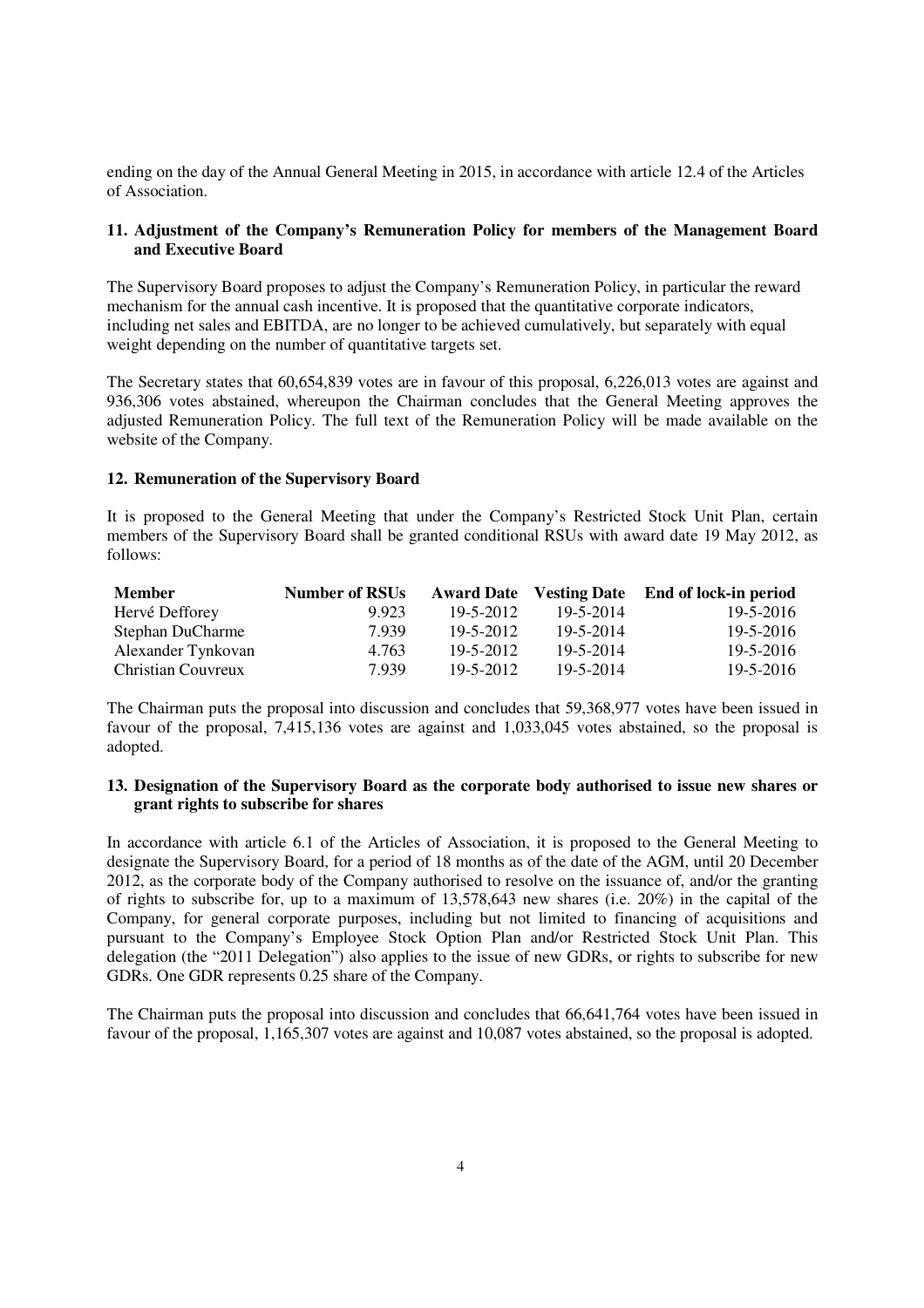### **14. Designation of the Supervisory Board as the corporate body authorised to restrict or exclude the pre-emptive rights upon issue of new shares or granting of rights to subscribe for shares**

Pursuant to article 7.3 of the Articles of Association, the General Meeting may designate the Supervisory Board as the corporate body authorised to resolve on the restriction or exclusion of any pre-emptive right (*voorkeursrecht*) in connection with the issuance of, and/or the granting of rights to subscribe for, shares in the capital of the Company. Such designation shall only be valid for a specific period of no more than five (5) years and may from time to time be extended with a period of not more than five (5) years.

It is proposed to the General Meeting to designate the Supervisory Board as the corporate body authorised to resolve on the restriction or exclusion of any pre-emptive right in connection with the issuance of, and/or the granting of rights to subscribe for, shares in the capital of the Company under the 2011 Delegation for a period of 18 months as of the date of the AGM, until 20 December 2012.

The Secretary stipulates that this proposal must be adopted by two-thirds of the votes cast, if less than 50% of the issued capital of the Company is present or represented at the AGM. If 50% or more of the issued capital of the Company is present or represented at the AGM, a simple majority is sufficient to adopt the proposal.

The Chairman puts the proposal into discussion and concludes that 64,632,849 votes have been issued in favour of the proposal, 3,171,922 votes are against and 12,387 votes abstained, so the proposal is adopted.

# **15. Authorisation of the Management Board to have the Company acquiring shares or GDRs in its own capital**

The General Meeting is requested, in accordance with article 9.3 of the Articles of Association, to authorise the Management Board for a period of 18 months as of the date of the AGM, until 20 December 2012, to cause the Company to purchase, for general corporate purposes, shares or GDRs in the Company's own capital, representing up to 10% of the issued share capital of the Company as at the date of the AGM (for the avoidance of doubt, the 'issued share capital of the Company' includes issued shares and/or GDRs yet owned by the Company -directly or indirectly- in its own capital), at or below the market price of the GDRs (as being traded at London Stock Exchange) when such purchase is being executed.

The Supervisory Board has resolved, in accordance with article 17 paragraph 3 of the Articles of Association and subject to the above delegation by the General Meeting to the Management Board, that in case the amount of the Company's own issued share capital or GDRs being purchased reaches a level of more than 5% of the Company's own issued share capital as at the date of the AGM, the Management Board shall obtain Supervisory Board approval before proceeding with such purchase.

The Company may only acquire its own fully paid up shares or GDRs, provided that the part of the Company's net assets which exceeds the aggregate of the issued share capital and the reserves which must be maintained by virtue of the law, is at least equal to the purchase price for the Company's own shares.

The Chairman puts the proposal into discussion, and the Secretary subsequently states that 67,722,201 votes are in favour of this proposal, 27,862 votes are against and 67,095 votes abstained. The Chairman confirms that the General Meeting resolves to authorize the Management Board to have the Company acquire shares or GDRs in its own capital in accordance with and subject to the above proposal.